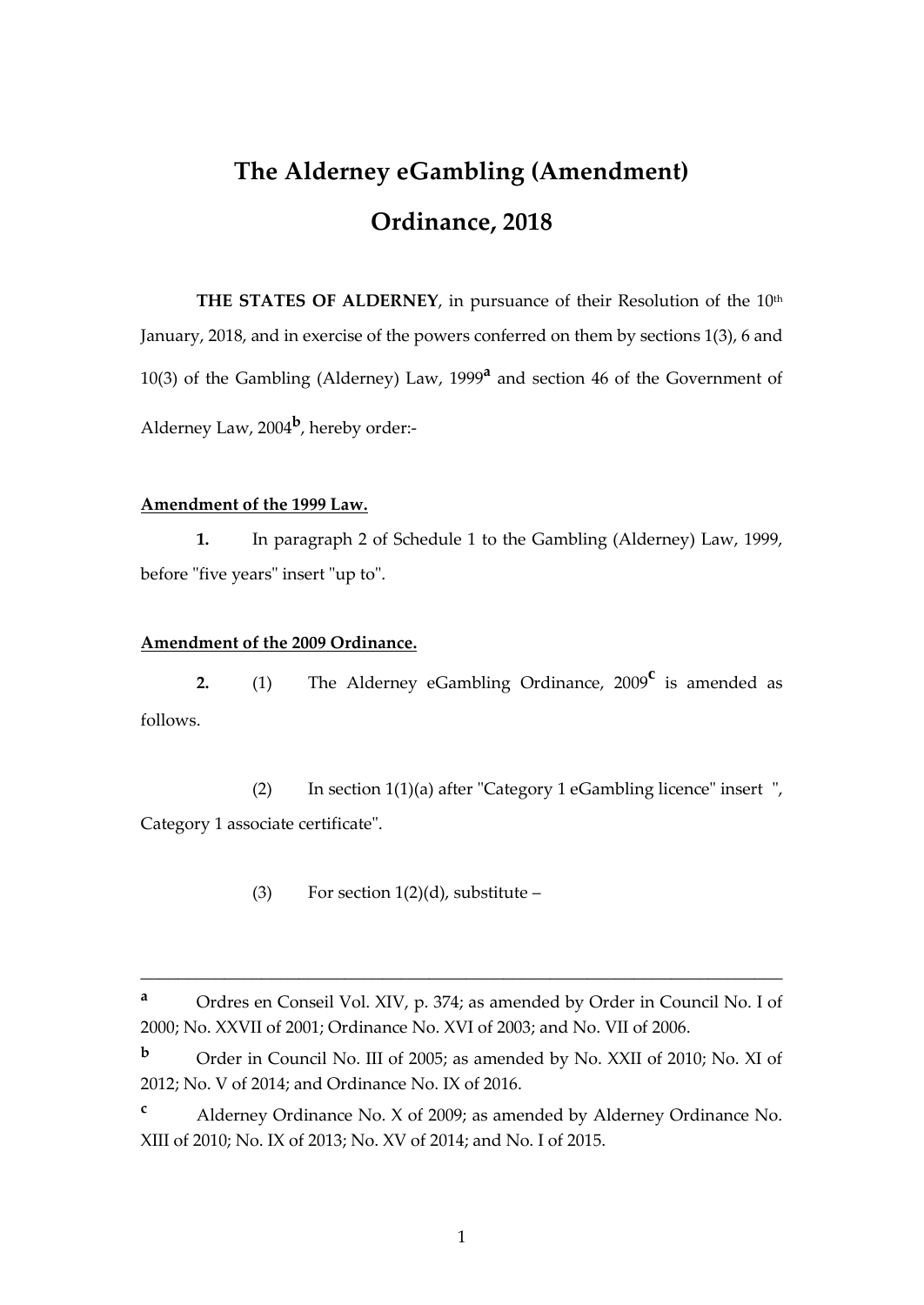- "(d) in the case of any person
	- (i) located, registered or incorporated in Alderney or Guernsey or elsewhere, or
	- (ii) who is carrying out an activity in Alderney or Guernsey, or who is organising or promoting gambling transactions,

a Category 1 eGambling licence, a Category 1 associate certificate or a Temporary eGambling licence (as the case may be) is held by that person,".

- (4) In section  $1(3)$ 
	- (a) delete "or" at the end of paragraph (a), and immediately after paragraph (a) insert –
		- "(ab) Category 1 associate certificate, or",
	- (b) for "A Category 1 eGambling licensee may exercise its eGambling licence" substitute "A Category 1 eGambling licensee or Category 1 associate certificate holder may exercise its licence or certificate (as the case may be)", and
	- (c) for "eGambling licensee's" substitute "eGambling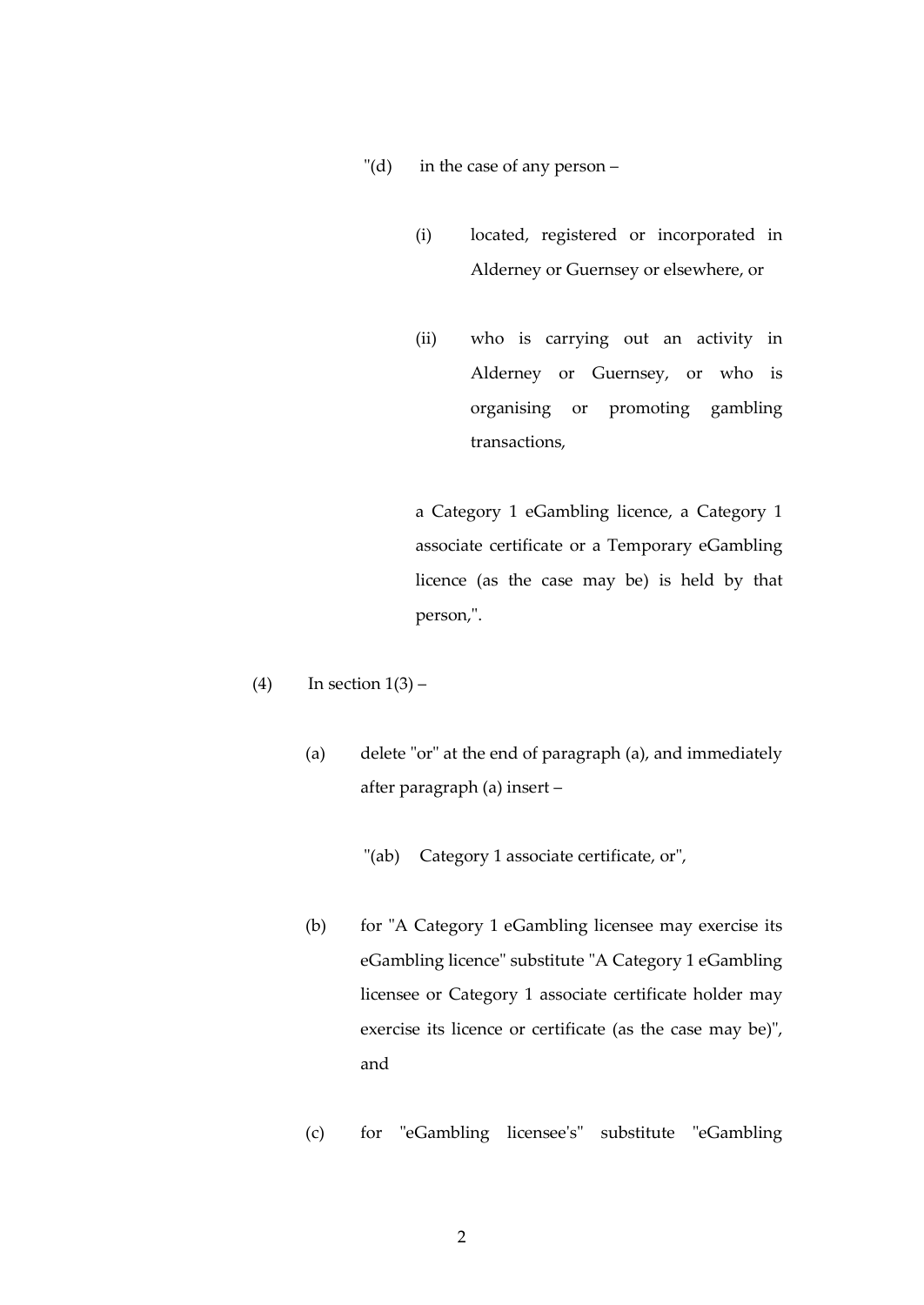licensee's or Category 1 associate certificate holder's".

(5) In section 2, after "eGambling licensee" insert ", Category 1 associate certificate holder".

(6) In sections 3, 14(6), 19(1), and 21(1)(b), and the definitions of "key individual certificate" and "annual gambling business association fee" in section 30, for "eGambling licensee or a Category 2 associate certificate holder" substitute "eGambling licensee, Category 1 associate certificate holder or a Category 2 associate certificate holder".

(7) In sections  $3(a)$ ,  $14(1)$  and  $19(1)$ , for "eGambling licence or Category 2 associate certificate" substitute "eGambling licence, Category 1 associate certificate or Category 2 associate certificate".

(8) In section 4(1), after paragraph (e) insert  $-$ 

"(ea) a Category 1 associate certificate,".

(9) In section 8(1), after "without prejudice to section 12" insert "and subject to subsections (1A) and (1B)", and after section 8(1), insert –

"(1A) If a fee referred to in subsection (1) is not paid  $-$ 

- (a) within one month of the Commission issuing the licence or certificate, or
- (b) within one month after the anniversary of the date of validity specified on the licence or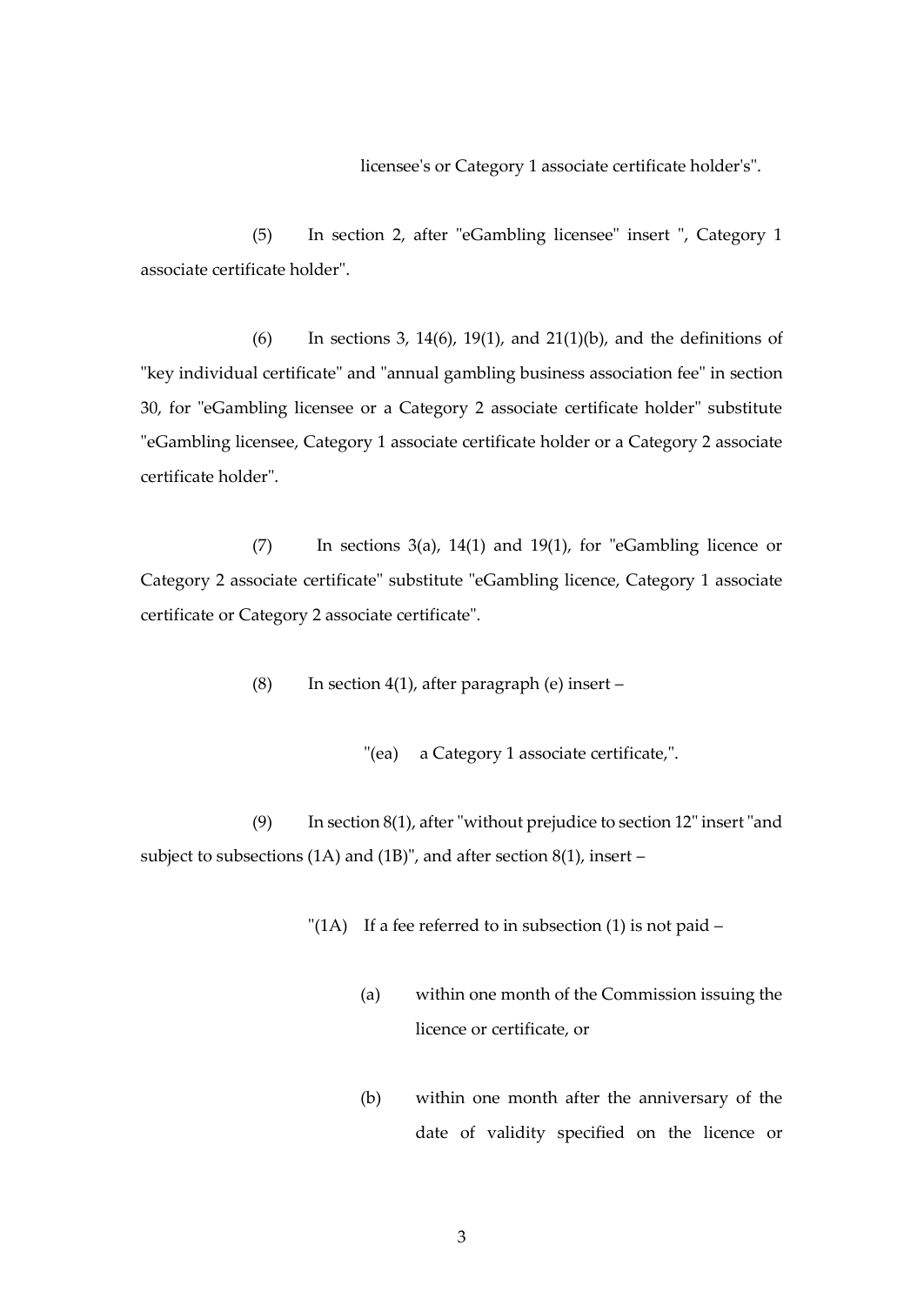certificate in accordance with section 7,

the eGambling licence or certificate shall be deemed to have lapsed.

(1B) The Commission may, at its discretion, increase the periods in paragraph (a) or (b) of subsection (1) or (1A), as those subsections apply in any particular case.".

(10) In sections  $3(b)$ ,  $22(2)(a)$ ,  $(b)$ ,  $(c)$ ,  $(d)$ ,  $(f)$  and  $(g)$ , and the definition of "net gaming yield" in section 30, for "eGambling licensee" substitute "eGambling licensee and Category 1 associate certificate holder".

(11) In sections  $8(3)(b)$ ,  $16(2)(a)$ ,  $24(3)$  and  $(4)$ , and  $29$ , for "eGambling" licensee" substitute "eGambling licensee or Category 1 certificate holder".

(12) In sections 14(1), (2), and (3)(c)(iii), 17(2)(a), and 21(1)(b), and in the definitions of "annual gambling business associate fee" and "eGambling" in section 30, for "eGambling licensee or Category 2 associate certificate holder", substitute "eGambling licensee, Category 1 associate certificate holder or Category 2 associate certificate holder".

(13) In section 15 -

(a) after  $(1)$ , insert –

"(1A) A Category 1 associate certificate holder may not operate under its certificate unless it has obtained approval by the Commission of the gambling equipment it utilises to organise and promote gambling transactions, including gambling equipment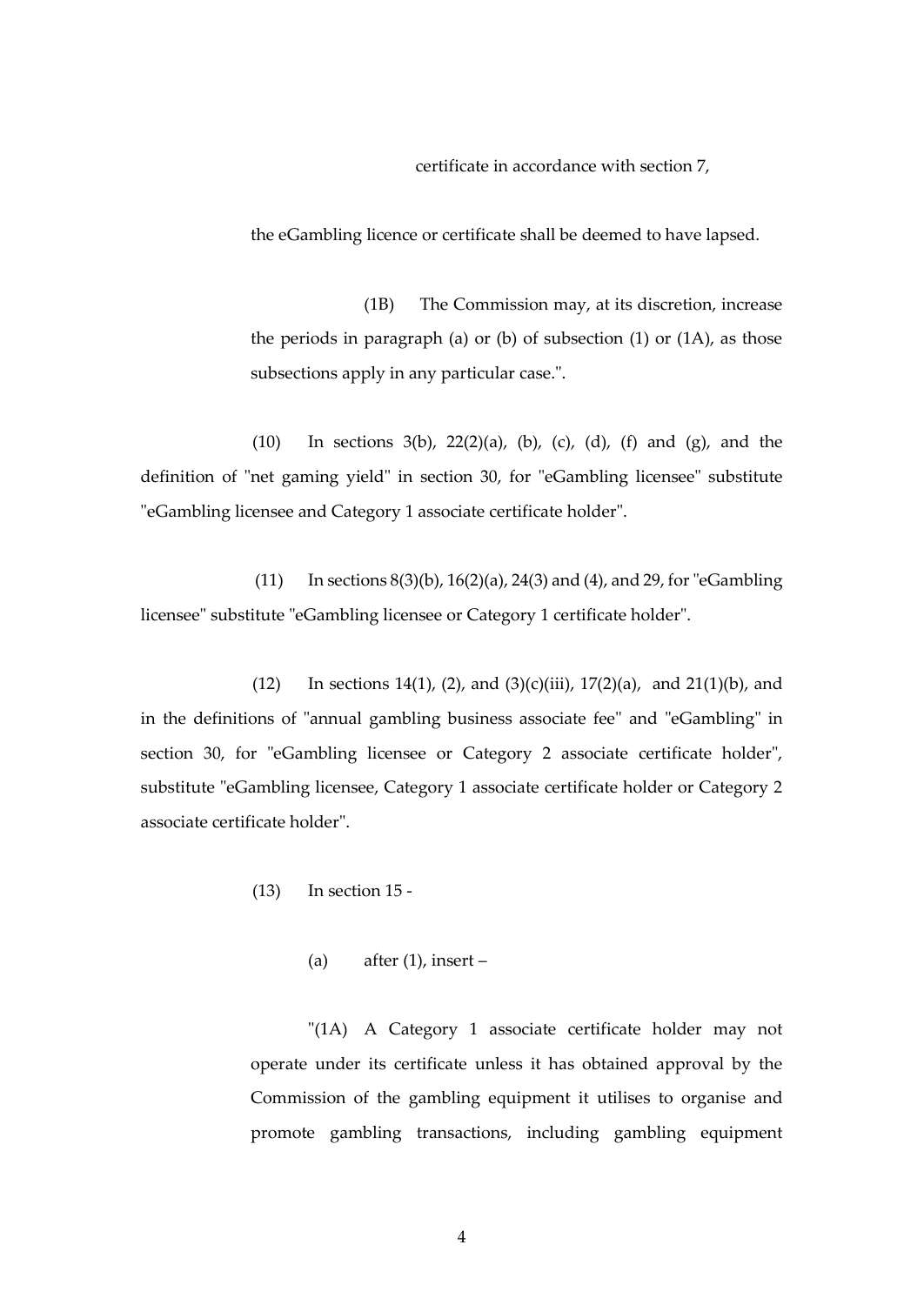supplied to it by an associate.",

- (b) in (3), after "eGambling licensee" insert ", Category 1 associate certificate holder",
- (c) in (4), after "eGambling licensee" insert ", a Category 1 associate certificate holder or a Category 2 associate certificate holder",
- (d) in (5)(c)(iii), after "eGambling licensee" insert ", Category 1 associate certificate holder", and
- (e) in (6), in the first place it appears, after "eGambling licensee" insert ", a Category 1 associate certificate holder".

(14) In section 17(1), after "and a" insert "Category 1 associate certificate holder and a", and after section 17 insert –

#### "**Category 1 Associate Certificates.**

**17A.** (1) The Commission may by regulations make provision generally for, or in relation to, the grant, use, effect and requirements of Category 1 associate certificates.

(2) A Category 1 associate certificate may be issued to an Alderney company that is a Category 1 eGambling licensee or a Category 2 eGambling licensee, but in no other circumstances shall a Category 1 associate certificate be issued to an Alderney company.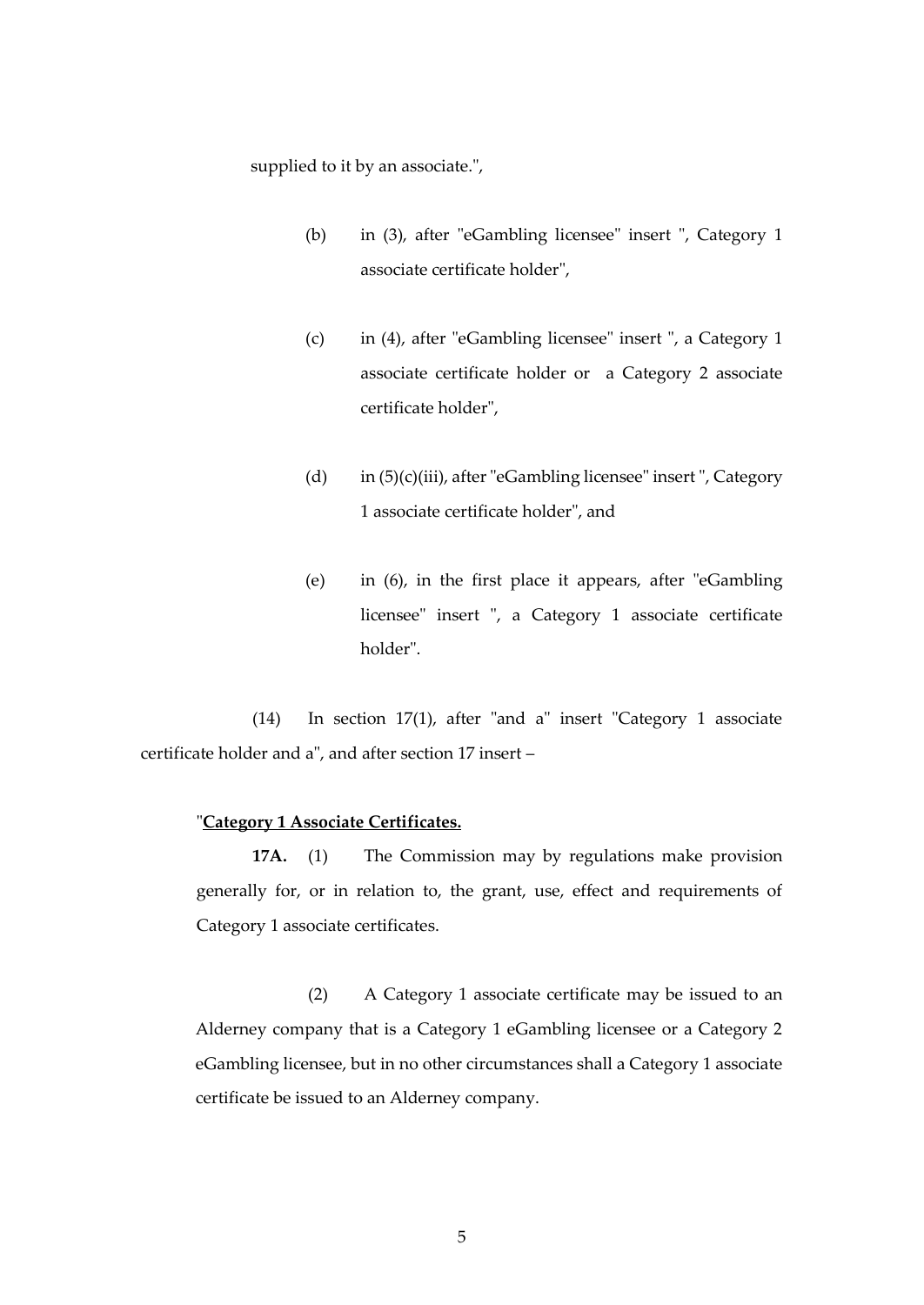(3) A Category 1 associate certificate may not be issued to a natural person.".

(15) In sections  $21(1)(a)$  and  $22(2)(e)$ , (h) and (i), for "eGambling licensee and a Category 2 associate certificate holder" substitute "eGambling licensee, Category 1 associate certificate holder and a Category 2 associate certificate holder".

- $(16)$  In section  $30 -$ 
	- (a) in the definition of "approved premises" and "ordinary investigation", for "eGambling licensee's" substitute "eGambling licensee's or associate certificate holder's",
	- (b) in the definition of "associate certificate", in paragraph (a) after "eGambling licensee" insert ", a Category 1 associate certificate holder", at the end of paragraph (a) delete "and", and before paragraph (b) insert –
		- "(ab) a Category 1 associate certificate, and",
	- (c) at the appropriate place insert –

""**Category 1 associate certificate**" means a certificate issued under section 7 and in accordance with section 17A,"

(d) in the definitions of "certificate" and "certificate holder", in both places after "a core services associate certificate," insert "a Category 1 associate certificate,",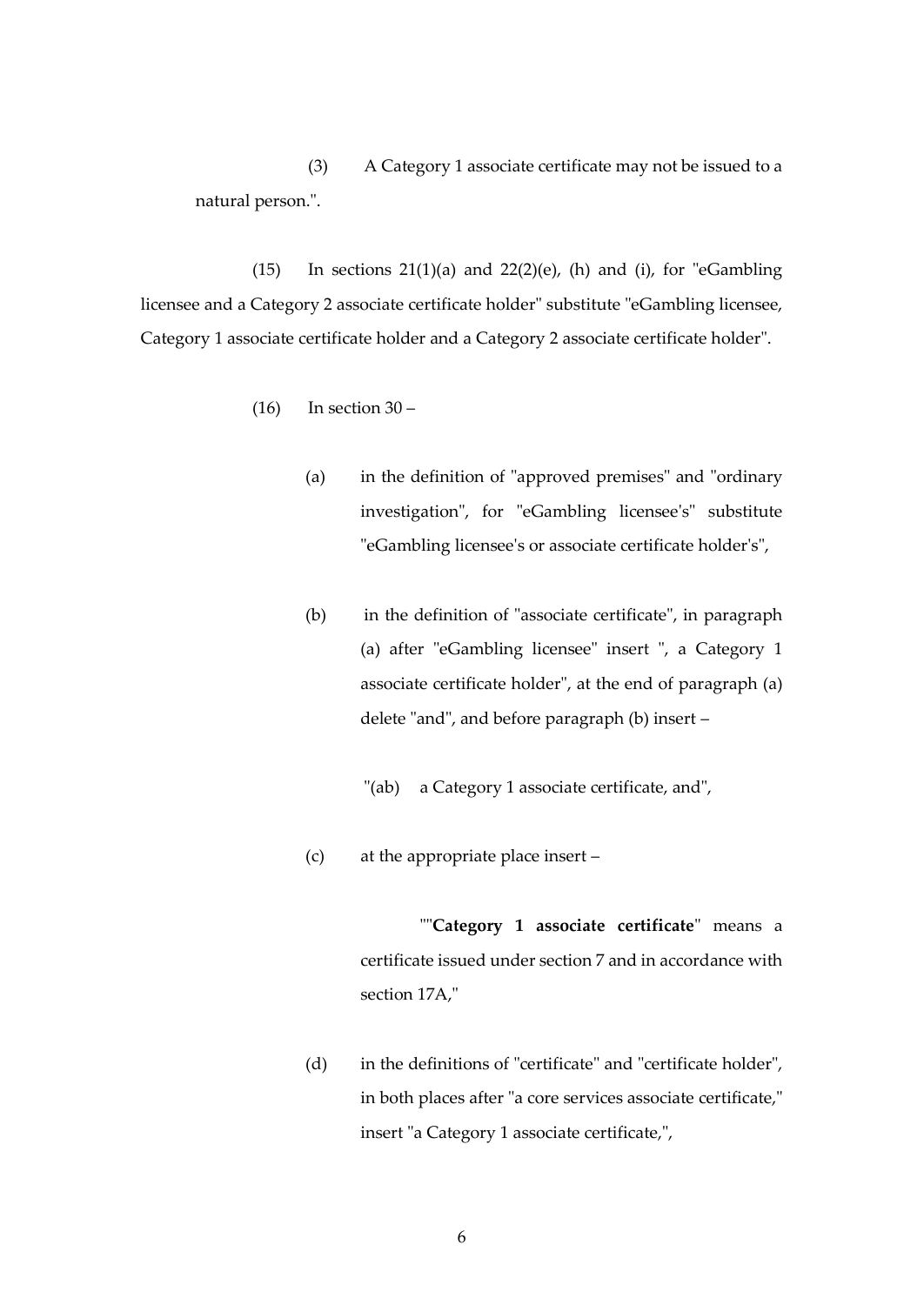- (e) in the definition of "customer" and paragraphs (a)(i) and (ii) of the definition of "gambling business associate", for "Category 1 eGambling licensee" substitute "Category 1 eGambling licensee or Category 1 associate certificate holder",
- $(f)$  in paragraph (a) of the definition of "gambling business associate", after "contracts" insert "(either directly or through a contract or other arrangement with a third party)", in paragraph (b)(i) of that definition, for "eGambling licence or a Category 2 associate certificate" substitute "eGambling licence, a Category 1 associate certificate or a Category 2 associate certificate", and in paragraph b(ii) of that definition, for "eGambling licence or Category 2 associate certificate" substitute "eGambling licence, Category 1 associate certificate or Category 2 associate certificate",
- (g) in paragraph (a) of the definition of "key individual", for "an eGambling licensee's or a Category 2 associate certificate holder's" substitute "an eGambling licensee's, a Category 1 associate certificate holder's or a Category 2 associate certificate holder's", and in paragraph (b) of that definition, for "eGambling licence or a Category 2 associate certificate" substitute "eGambling licence, a Category 1 associate certificate or a Category 2 associate certificate", and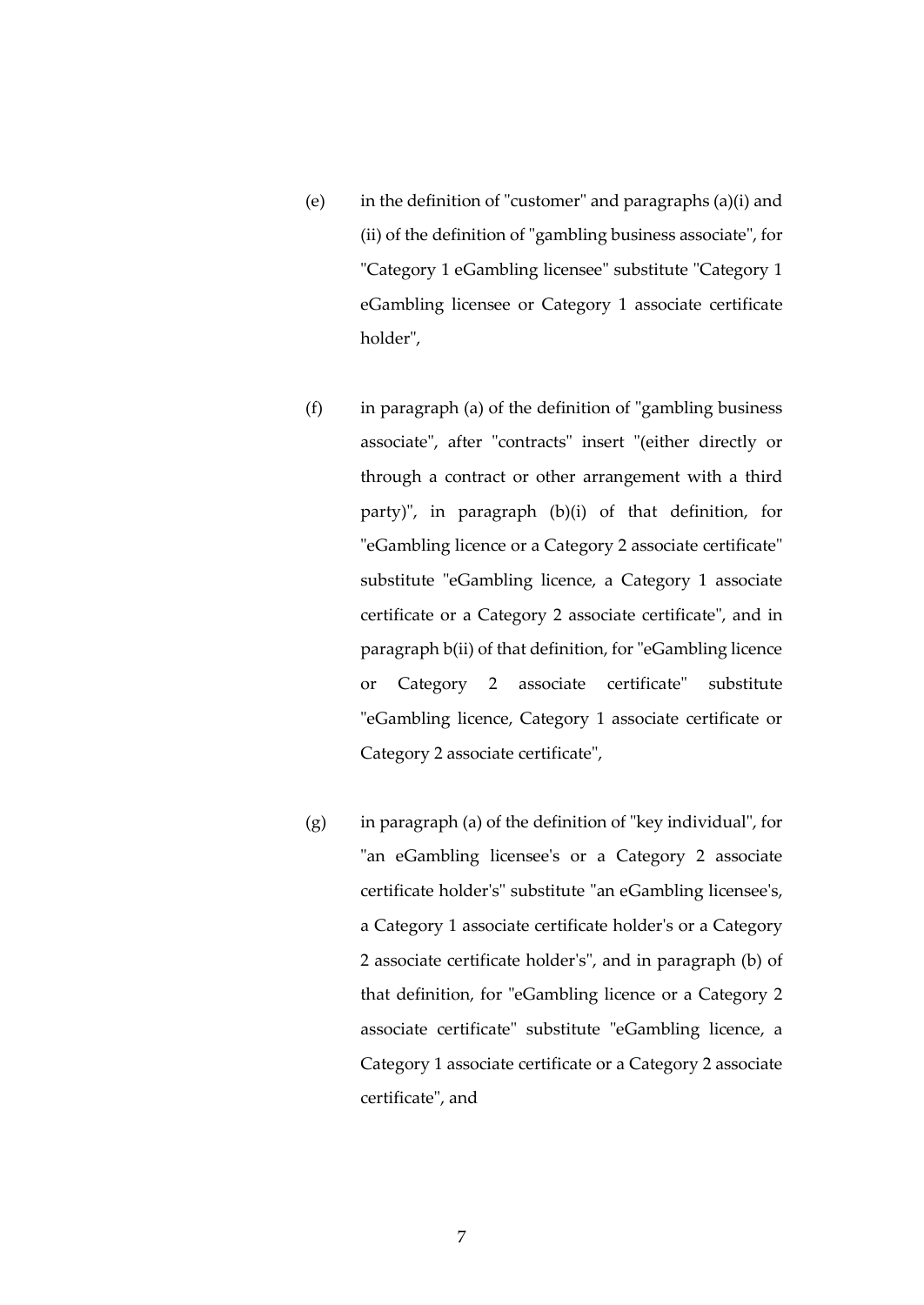(h) for the definition of "licensed activity", substitute-

""**licensed activity**" means any gambling transaction organised, promoted or effected by an eGambling licensee, Category 1 associate certificate holder or a Category 2 associate certificate holder in exercise of its eGambling licence, Category 1 associate certificate or Category 2 associate certificate, as the case may be,".

(17) In Schedule 3, in the table below the entry in respect of "Core services associate certificate" (Item 16), insert the following rows:

"

| 16A | Category 1 associate  | For a certificate holder with no  | £35,000         |
|-----|-----------------------|-----------------------------------|-----------------|
|     | certificate           | previous licensed activity as a   |                 |
|     |                       | Category 1 associate certificate  |                 |
|     |                       | holder, for its first year        |                 |
| 16B | Category 1 associate  | For a new application which       | £50,000         |
|     | certificate           | does not satisfy the criteria set |                 |
|     |                       | out at Item 16A of this Table     |                 |
| 16C | Category 1 associate  | For renewal by a certificate      | £50,000,<br>and |
|     | certificate           | holder                            | an additional   |
|     |                       |                                   | fee as set out  |
|     |                       |                                   | at Items 4 to 9 |
|     |                       |                                   | of this Table:  |
|     |                       |                                   | see Note        |
| 16D | Category 1 associate  | Annual<br>business<br>gambling    | £3,000<br>per   |
|     | certificate listed in | association fee                   | gambling        |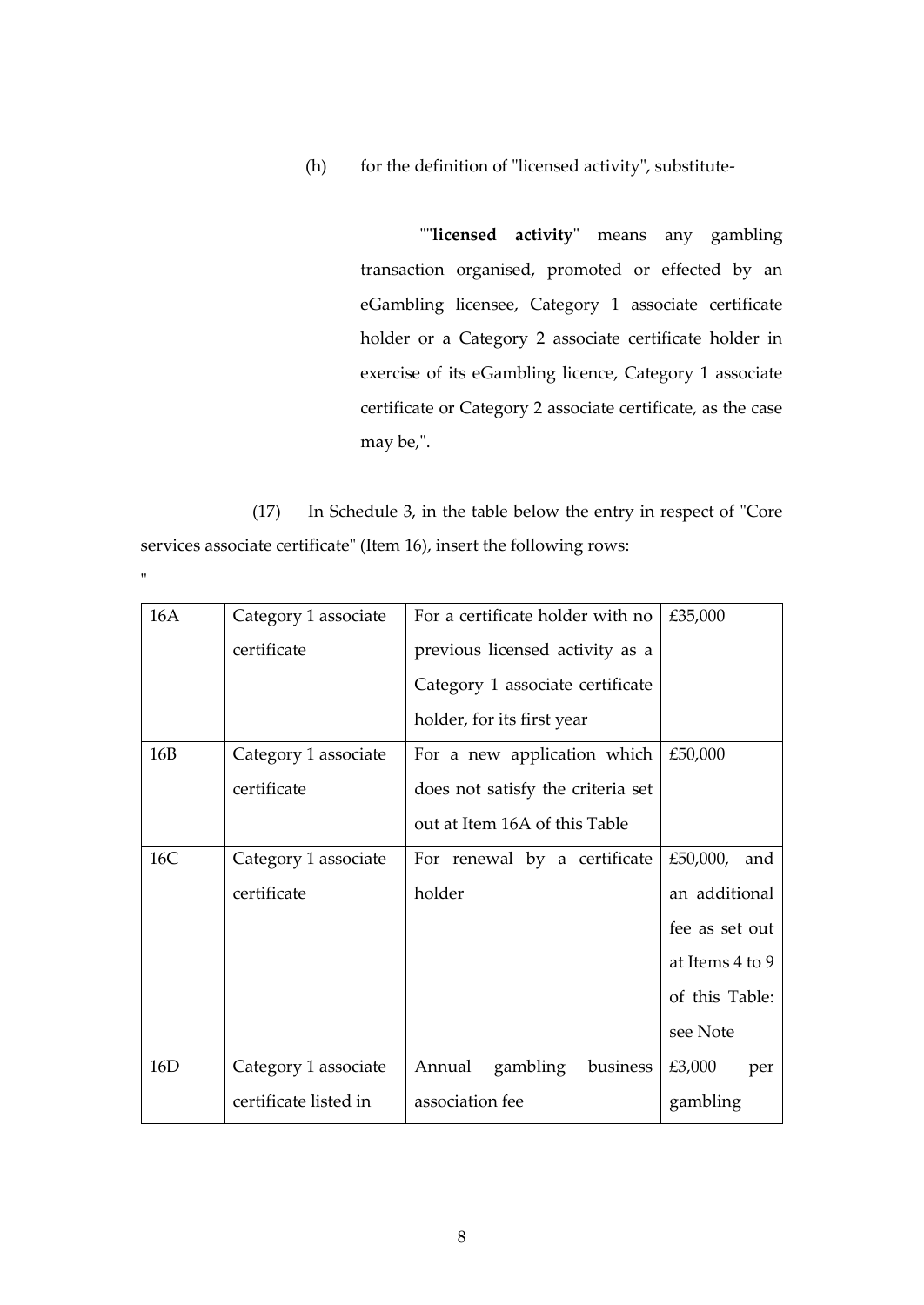|  | item 16C of this table |  | business  |
|--|------------------------|--|-----------|
|  |                        |  | associate |
|  |                        |  | "         |

and after the table insert –

"**Note**: in addition to a fee of £50,000, the fees set out at Items 4 to 9 of this table (Category 1 eGambling licence Bands B to G) apply in respect of renewals of Category 1 associate certificates as they do in respect of renewals of Category 1 eGambling licences, and references therein to "Category 1 eGambling licence" and "a licensee" shall be construed accordingly.".

### **Interpretation.**

**3**. (1) In this Ordinance -

"**enactment**" includes a Law, an Ordinance and any subordinate legislation and includes any provision or portion of a Law, an Ordinance or any subordinate legislation, and

"**subordinate legislation**" means any regulation, rule, order, rule of court, resolution, scheme, byelaw or other instrument made under any statutory, customary or inherent power and having legislative effect, but does not include an Ordinance.

(2) The Interpretation (Guernsey) Law, 1948**<sup>d</sup>** applies to the interpretation of this Ordinance.

\_\_\_\_\_\_\_\_\_\_\_\_\_\_\_\_\_\_\_\_\_\_\_\_\_\_\_\_\_\_\_\_\_\_\_\_\_\_\_\_\_\_\_\_\_\_\_\_\_\_\_\_\_\_\_\_\_\_\_\_\_\_\_\_\_\_\_\_\_

**<sup>d</sup>** Ordres en Conseil Vol. XIII, p. 355.